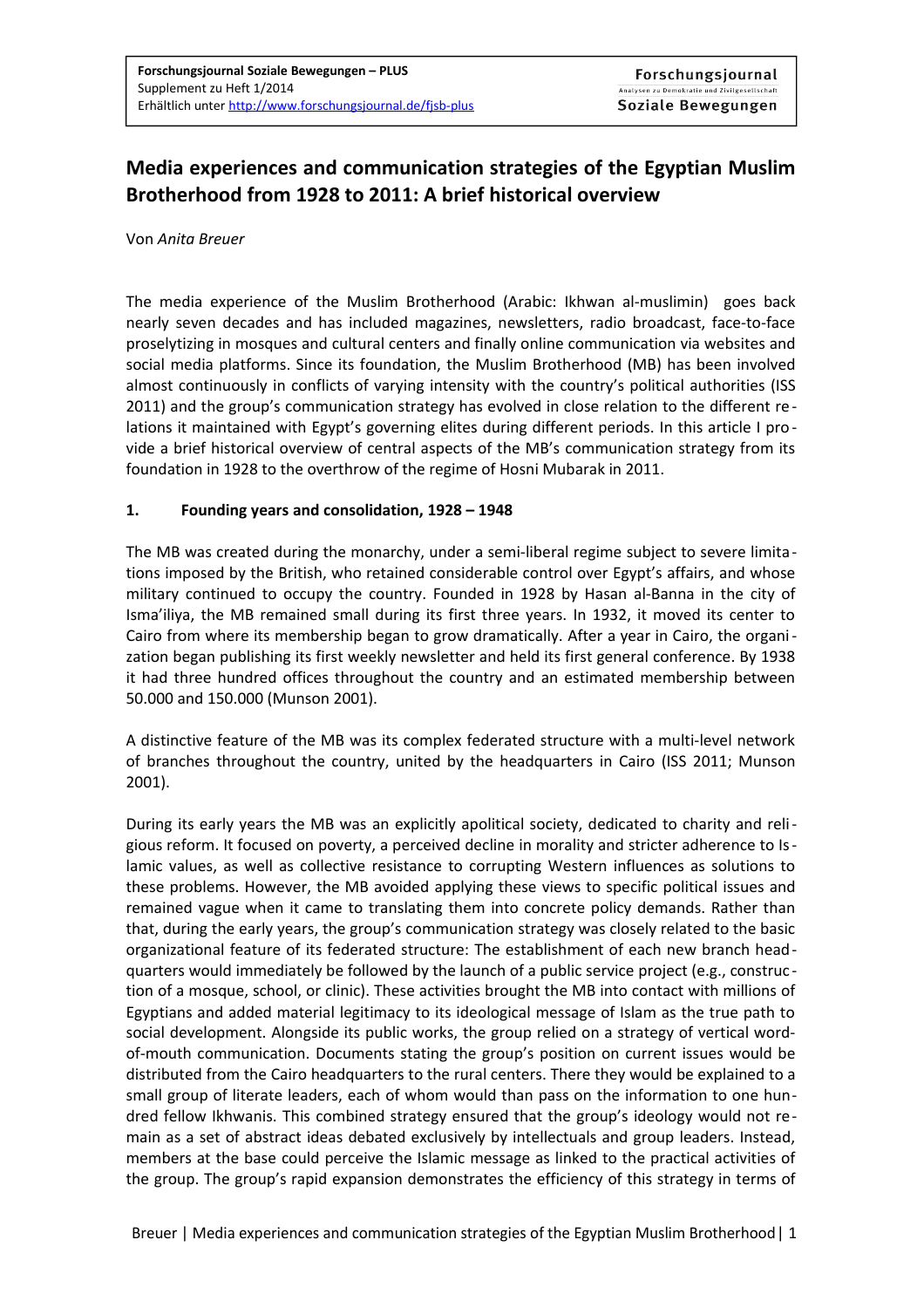membership recruitment: By 1949 the MB constituted the largest organized force of civil society in Egypt with an estimated membership of 300.000 to 600.000 active members (Munson 2001).

It was only towards the late 1930s that the MB adopted a decidedly political tone. In its newsletters the group explicitly supported the Arab general strike in Palestine and expressed itself increasingly critical of the quasi-colonial role of the British. In 1941, the MB presented candidates to the parliamentary elections for the first time and began to organize increasingly large public rallies calling for political reform and the withdrawal of the British troops.

In 1948, the Egyptian government officially dissolved the MB and imprisoned many of its members after the police had discovered several caches of bombs and explosives. Although the group claimed that these had been accumulated for use in the Arab-Israeli war, the government interpreted these discoveries as proof that the Brotherhood was planning a revolution. At that time, the MB had gained enormous popular support through its public works. The government was thus keen to take the opportunity to neutralize what it had come to fear as the threat of a potential parallel state, which Egyptians might come to consider as more legitimate than the official one and dissolved the group, imprisoning many of its members. The MB retaliated by assassinating the Egyptian Prime Minister Mahmud Fahmi al-Nuqrashi, In turn, its founder and leader Al-Banna, was murdered two months later by Egyptian police (Munson 2001).

### **2. State repression under Nasser and Sadat, 1948 – 1981**

In 1952, the coup of the Free Officers led by Colonel Gamal Abdel Nasser overthrew the monarchy of King Farouk. Given its supporting role in the revolution the MB enjoyed a brief period of cordial relations with the military junta. However, relations with the new regime quickly deteriorated into what should become its the most traumatic experience of state repression (ISS 2011). Among the reasons were the Officers' refusal to share political power, the MB's insistence on an Islamic constitution, and a deep mutual distrust between Nasser and the MB's new leader Hasan al-Hudaybi (Carré and Michau 1983). In 1954, the government decreed to dissolve the group on the grounds that Hudaybi and his supporters had conspired to overthrow the government. Subsequent trials led to the execution of several MB leaders. Over the next decade hundreds of other Ikhwanis were arrested, held in concentration camps, and tortured while leaders who were not imprisoned were left with the choice between exile and underground (Carré and Michau 1983; Kepel 1984; Munson 2001).

The group enjoyed a slightly less tense relation with the government of Anwar el Sadat who took over the presidency following Nasser's death in 1970 (ISS 2011). Sadat adopted a policy of economic liberalization and, to a lesser degree, political liberalization. The concentration camps were closed in 1971 and the last imprisoned Ikhwanis were amnesticized in 1975. The MB itself though, remained illegal and its position to the regime somewhat vague. While the group neither expressly supported nor opposed Sadat, it came to include many successful businessmen who benefited from his policy of market liberalization.

While state repression under Nasser and Sadat effectively eliminated many other opposition groups, the MB's federated branch structure helped the group to maintain its organizational strength. Although the group was officially banned, and subject to continuous police surveillance the branch system allowed the group to maintain its activities. According to Munson (2001) the Brotherhood kept lines of communication and authority open to different branches in order to protect the larger organization from periodic government crackdowns, police raids,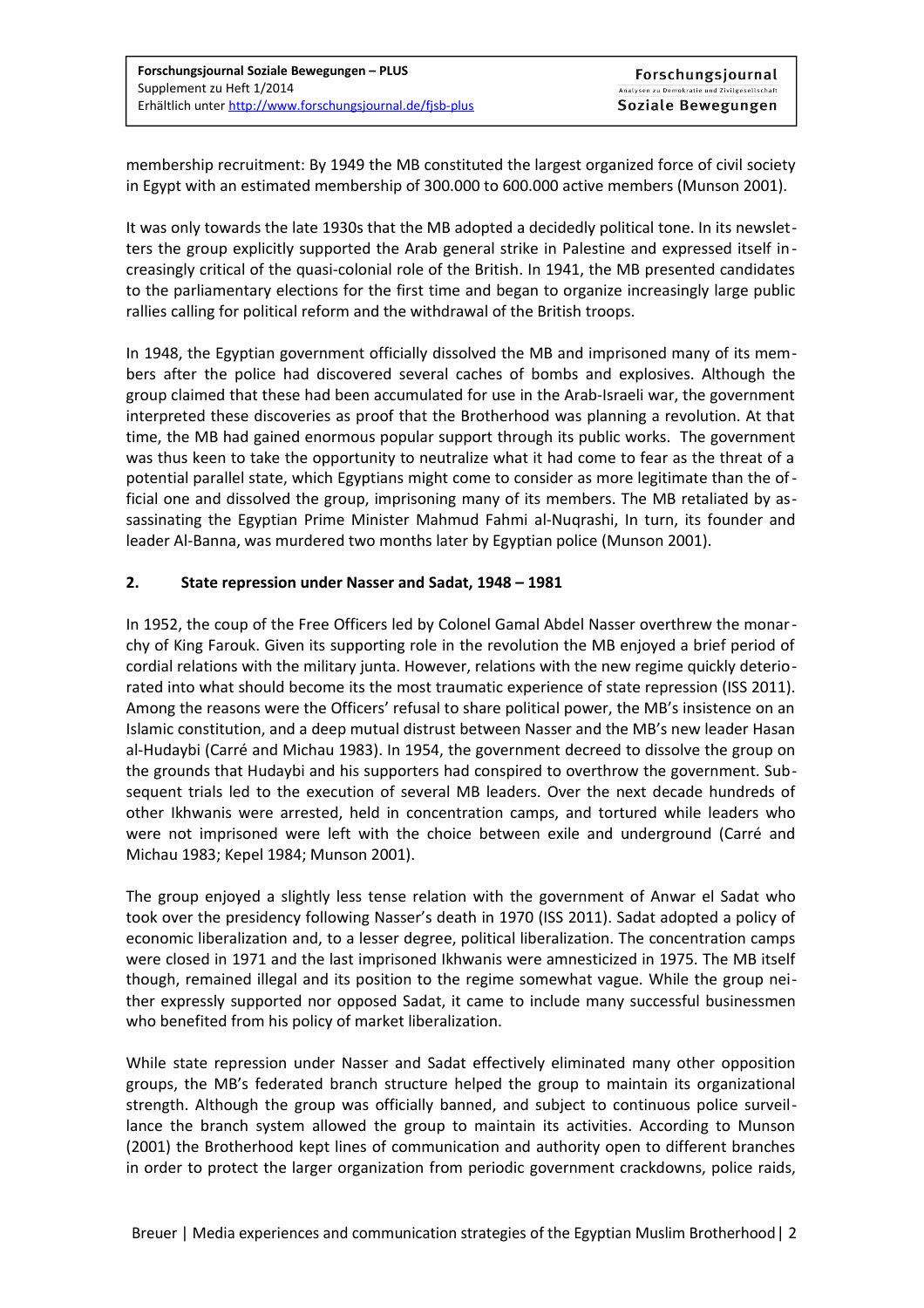and infiltration by the state security apparatus and the US State department received numerous reports of mass meetings and pamphleteering throughout Egypt during this time.

Under Nasser, the mosque constituted the group's most important resource for member recruitment and communication. Except for sport events, mosques were the only place where the public assembly of a large number of people was tolerated by the government. A specifically Islamic message was thus crucial for the group's ability to use the mosque in order to disseminate an ideology that was critical of the regime.

Under Sadat, the Brotherhood's main political demand concerned the harmonization of Egyptian laws with the laws of the Sharia. These views were expressed and spread through the late 1970s and early 1980s by the magazine al-Dawa which Hamza (2009) describes as the MB's most prolific and active media experience during these years. While Sadat did not accede to the group's request to be recognized as a political party and the Political Party Law of 1977 explicitly banned faith-based parties, in 1976 the group was allowed to publish its monthly magazine whose circulation is estimated to have reached 100.000 (Kepel 1984; Wickham 2002). Because the Brotherhood refrained from openly criticizing the government it was given relative latitude in what it published for almost half a decade. Although al'Dawa was not the only outlet for Islamist views in Egypt, it was one of the most consistent and popular. However, writers for the magazine decidedly rejected Israel as a state, both on political and religious grounds. Hence, when Sadat signed the peace accords with Israel at Camp David in 1979, the group's relations with the regime quickly deteriorated and the magazine was prohibited in 1981.

# **3. Selective accommodation and repression under the first two decades of Mubarak, 1981 – 2000**

Following the assassination of Sadat in 1981 by the religious extremist group al-Jihad, not offi-cially linked with but only indirectly associated with the MB<sup>[1](#page-2-0)</sup>, Vice-President Husni Mubarak took over the presidency.

Mubarak's relation with the Brotherhood stood halfway between recognition and exclusion: Although the group remained technically illegal, it maintained its national and regional offices and was allowed to present independent candidates or field candidates on the lists of other parties (Carnegie Endowment 2011; Wickham 2002). This ambiguous policy – maybe best described by Bianchi (1989) as an approach of *selective accommodation and repression* – was motivated by the state's need to create a popular base against the growing influence of fundamentalist Islamic groups (Moustafa 2000; Wickham 2002).

During the first decade of Mubarak's rule the MB demonstrated an impressive mobilization and organization capacity. It made a strong showing as junior partner of the liberal New Wafd party and the Labor party in the parliamentary elections of 1984 and won 36 seats as an ally of the So cialist Labor and Socialist Liberal parties in the elections of 1987 (Carnegie Endowment 2011). At the same time, the group's influence in Egypt's civil society further increased as members assumed strategic posts on the governing boards of major occupational or professional interest groups (ISS 2011; Wickham 2002).

Through their political inclusion the Brotherhood's functionaries acquired new communications skills that clearly reflected in their political discourse. In public statements the MB explicitly re-

<span id="page-2-0"></span><sup>1</sup> The group was subsequently found to have hatched the assassination plot with Al Gamaa al-Islamiyya, a Brotherhood offshoot that would , in the mid-1990s, develop ties with al-Qaeda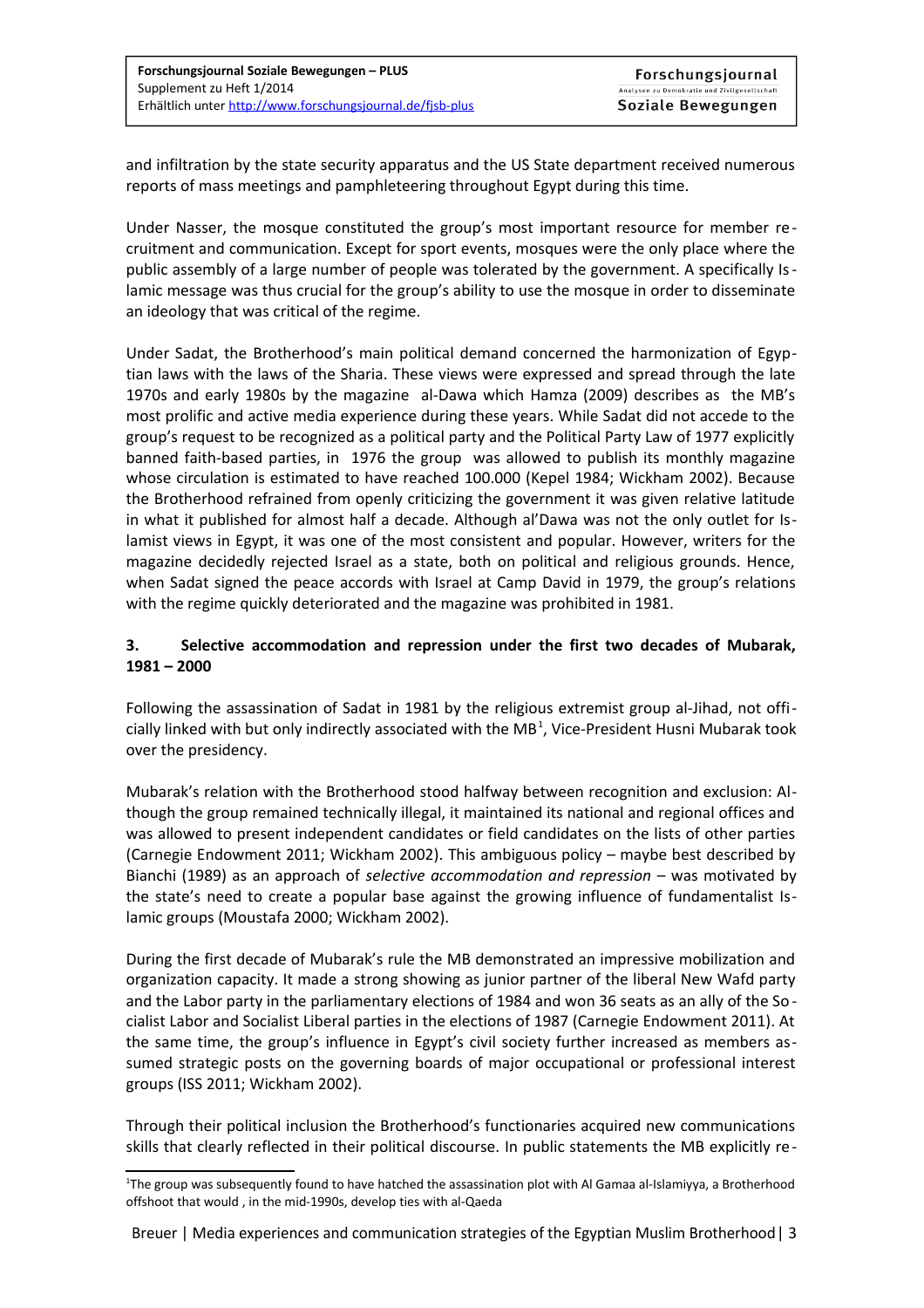nounced violence, committed itself to democratic values, and pledged to strive for moderate Islamic reform within the frame of the country's political system (ISS 2011; Moustafa 2000).

During this period, books of prominent Ikhwan scholars were available in many bookstores and the Brotherhood published three monthly magazines - *al-Mukhtar, al- I'tisam*, and *Liwa' al-islam*. The latter, which has often been described as the successor to the popular Brotherhood magazine *al-Da'wa*, reached its height of circulation in 1987 with 95.000 copies out of which a roughly 55.000 were sold inside Egypt. In fact, the MBs actual communications outreach may have been substantially bigger: As buying magazines or books was often unaffordable to even the middle class, these publications were often xeroxed and distributed to a much larger number of readers (Wickham 2002).

However, relations with the regime deteriorated once more starting from the early 1990s. As the MB began to use its increased political and societal leverage to criticize and pressure the government, Mubarak reacted with repressive measures to curb its influence. In 1993, professional associations were placed under state control and over thousand Ikhwanis were arrested between 1995 and 1996 on charges of conspiring to overthrow the government.

# **4. The Brotherhood's digital era, 2000 – 2010**

It is certainly no accident that the dawn of the MB's digital era coincides – or at least overlaps – with renewed state repression of the group. The year 2000 witnessed the Brotherhood's first serious web presence with the launch of several Arabic websites (Hamza 2009). Initially, the MB relied on bloggers who maintained servers located outside of the country and thereby couldn't be taken offline by the government (Howard 2011).

The MB successfully used the Internet to share information, organize supporters, and conduct other activities that helped it challenge the government. One reason why the group could effec tively use digital technology is Egypt's relatively young and technically versed population. The median age in Egypt is 24 and 33 % of the population is under 14. Cell phone use is wide spread with 67 mobile phone subscribers for every 100 inhabitants. About 10 % of the population has used the Internet at least once (Howard et al. 2011). Internet use is highest among the country's young urbanites. Like other opposition forces, the Brotherhood benefited from the fact that Cairo and Alexandria are not only centers of cultural activities but also had reasonably well developed Internet infrastructures from 2000 onwards, thus enabling the cities' politically disaffected youth to create a dynamic public sphere online.

The first phase of Brotherhood blogging can best be characterized as an attempt to challenge the secular domination of the Egyptian blogosphere (Al-Anani 2008). Activist blogging in Egypt had thus far been closely tied to the leftist Kifaya National Movement for Change, a grassroots movement agitating for civil rights and political reform since 2004 (All-Malky 2007). Now, MB bloggers sought to import the experience of secular bloggers into the Islamist camp and employ it to serve the Islamist movement (Al-Anani 2008).

In an effort to reach out to Western opinion makers in 2005, the Brotherhood launched its first official website in English, *Ikhwanweb[2](#page-3-0)* . Khaled Hamza, the website's chief editor, describes its mission as follows:

<span id="page-3-0"></span><sup>2</sup> http://www.ikhwanweb.com/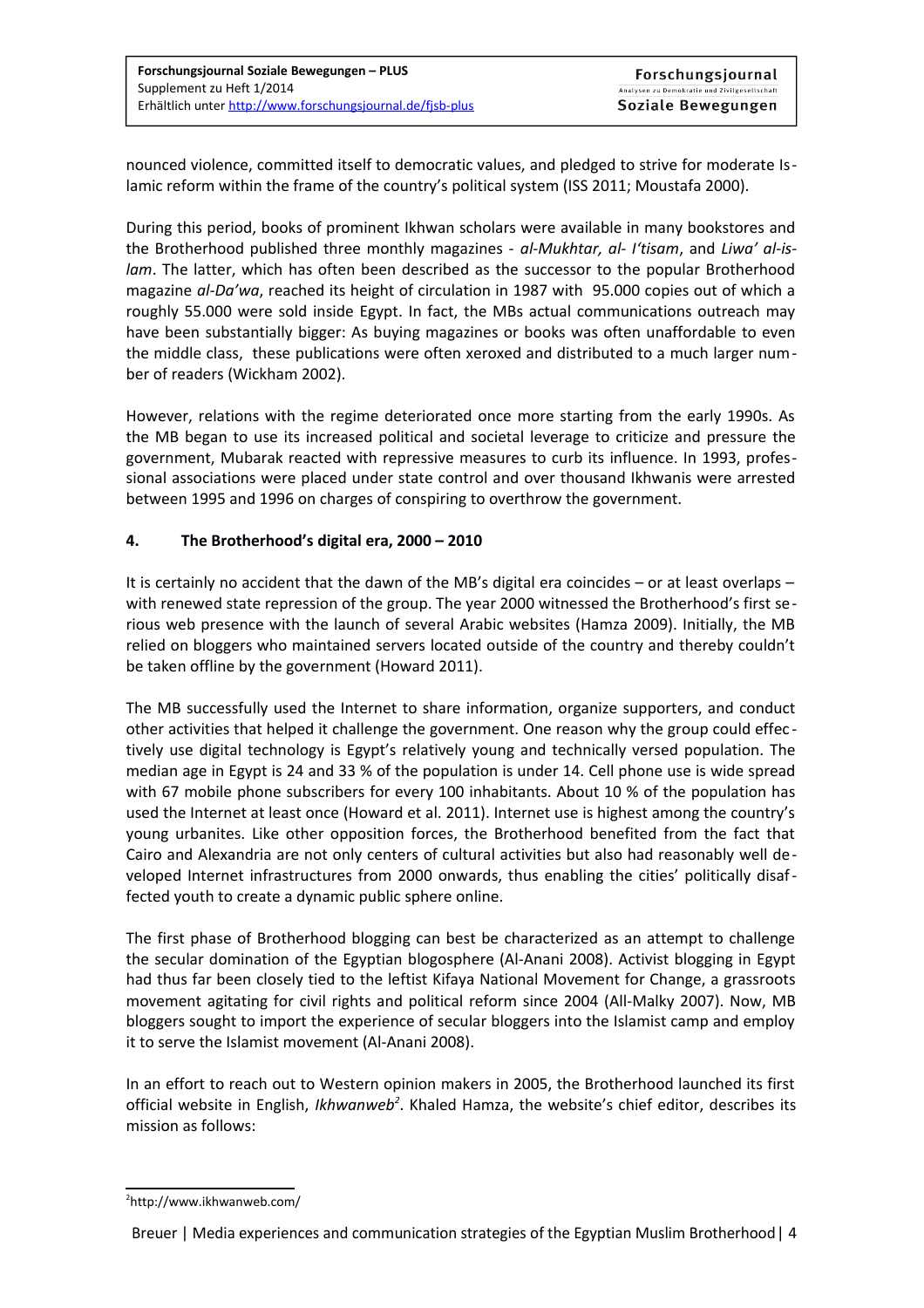*Ikhwanweb's basic mission is to bridge the knowledge gap between the MB and Western intellectuals so that they get to know its ideology without distortion, and understand our political, cultural, and moderate religious message* […] *Ikhwanweb was not concerned with spreading Islam* […] *We are rather adopting a* political*, cultural and intellectual* discourse […] *Ikhwanweb's news* coverage *avoided any direct religious discourse* […] *We worked hard to make the editing mainly based on press professionalism, objectivity and neutrality. We focused on issues of democracy, reform, political repression, torture and tyranny. (Hamza 2009)* 

However, starting from the mid 2005, the MB's uniform online image began to crack as young brothers started to openly question certain aspects of the Brotherhood's organization and ideology on their personal blogs. In 2007, the MB released a draft political party platform. Among other things, the platform advocated the formation of a "higher council" of religious scholars to oversee the government and a ban on women or non-Muslims as head of state (Hamid 2009). Sticking out of the avalanche of criticism triggered by the platform, were the harsh comments of young Brotherhood bloggers such as Mohamed Hamza, Magdy Saad, Abdel-Moniem Mahmoud, Abdel-Rahman, Ayyash, Somiya el-Erian, Ibrahim el-Houdaiby. The online debate about the 2007 platform revealed, for the first time, the deep intellectual and generational divides inside the organization (Al-Anani 2008; All-Malky 2007; Lynch 2007a, Lynch 2007b). With the growing importance of social media, the practice of using the Web as a vehicle to voice dissent against MB leaders has spread among younger Brotherhood members.

The MB leadership, in turn, appears determined to have its share in shaping the organization's online discourse. However, it appears unlikely that it will be able to fully control this discourse. In 2009, Ikhwanweb started the Twitter account @Ikhwanweb<sup>[3](#page-4-0)</sup>. In the beginning, @Ikhwanweb was little more than a robotic-curated Twitter feed linking to the website's posts. More recently, however, young Twitterati have been transforming the MB's Twitter channel into an online showcase of the country's most heated debates. Young Ikhwani tweeters emphasize that increased activity on the Twitter did not follow orders from above but was rather an internal decision by Ikhwanweb's editorial team who claims to manage the website independently and without leadership interference. According to the young MB tweeters, their tweets are not vetted, but do represent the official position of the Brotherhood (Bohn 2011). This combination may in time prove to be a potential threat to the cohesion of the MB's media image. The same holds for other branches of Ikhwans growing network of Web portals. In 2010 the MB launched Ikhwan-wiki<sup>[4](#page-4-1)</sup> – a mini library of about 1.700 articles that offers the Brotherhood's perspective of their own history and ideology (Amer 2010). As Evgeny Morozov (2010) has pointed out, Wikis - with their open-editing philosophy - pose a high risk of revealing intra-organizational tensions. In case of the MB the Ikhwanwiki experiment may well backfire by making ideological splits between the movement's old guard and its younger Internet-savvy elements visible to the public.

# **5. The Brotherhood's Role in Egypt's Online Political Sphere post the Arab Spring**

As stated above, Egypt has long had an active online public sphere. Many of Egypt's political parties maintain Websites and publish online newspapers. Although the MB was banned under the Mubarak regime its Web presence was rival if not superior to that of many legally permitted op position parties (Howard et al. 2011).

Breuer | Media experiences and communication strategies of the Egyptian Muslim Brotherhood| 5

<span id="page-4-0"></span><sup>3</sup> https://twitter.com/Ikhwanweb

<span id="page-4-1"></span><sup>4</sup> http://www.ikhwanwiki.com/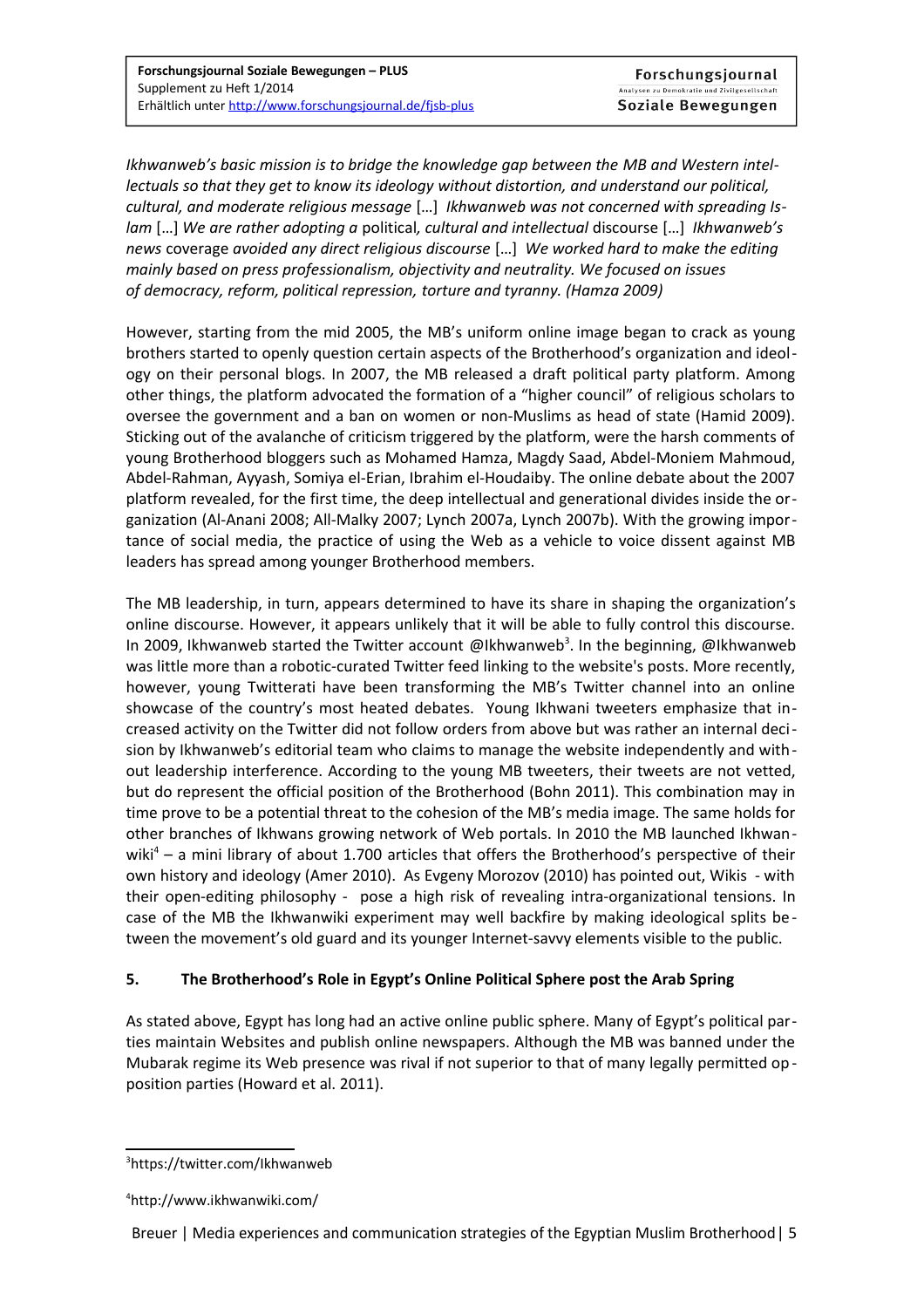It is largely acknowledged that the MB and its online communication played only a minor role in mobilizing the mass protests that toppled the regime of Hosni Mubarak in February 2011.<sup>[5](#page-5-0)</sup> The event that sparked the January 25 revolution was a campaign on Facebook<sup>[6](#page-5-1)</sup> that called for demonstrations to commemorate the death of a young blogger, Khaled Said, killed by policemen in June 2010. What started in Alexandria with demonstrations against police brutality soon expanded into a nationwide protest against social injustice, economic deprivation, and political repression under the presidency of Mubarak.

The enormous clout and consequence of the Khaled Said campaign motivated the MB to further step up its own online activities. As other Egyptian political parties the MB has increased its efforts to create new online content and connect with potential supporters.

Using a crawling based approach to map the Egyptian digital space Howard et. al. (2011) found that significant structural shifts tool place between November 2010 and May 2011. In 2010, the Websites of major political actors were centered around social media and Western news media such as CNN and BBC. By May 2011, Western social media and news outlet still held a central position in Egypt's online political sphere but were now clearly arranged along the periphery of the MB's Websites. Digital content produced by the MB has also come to dominate Facebook which is one of the most central nodes in the Egyptian online network of political information.

Dr. Anita Breuer, German Development Institute, E-mail: anita.breuer@die-gdi.de, Twitter: @nitarana

#### **References**

- Al-Anani, Khalil. 2008. Brotherhood Bloggers. A New Generation Voices Dissent. *Arab Insight* 2 (1): 29-38.
- All-Malky, Rania. 2007. Blogging for Reform: the Case of Egypt. *Arab Media & Society* February, 2007.
- Amer, Pakinam 2010. "Muslim Brotherhood use new media to document history," *Egypt Independent*. http://www.egyptindependent.com/news/muslim-brotherhood-use-newmedia-document-history.
- Bianchi, Robert. 1989. Islam and Democracy in Egypt. *Current History* February 1989: 93- 97.
- Bohn, Lauren E. 2011. "The Muslim Brotherhood takes Twitter," *foreign Policy*. http://mideast.foreignpolicy.com/posts/2011/11/18/the\_muslim\_brotherhood\_takes\_t witter.
- Bunt, Gary. 2003. *Islam in the Digital Age: Ejihad, Online Fatwas, and Cyber Islamic Environments*. London: Pluto Press.
- Carnegie Endowment. 2011. "The Muslim Brotherhood. ." In *Guide to Egypt's Transition*. Washington D.C.: Carnegie Endowment for International Peace.

<span id="page-5-0"></span><sup>5</sup> This is not to say that individual and collective religious actors in the MENA region at that time were unconcerned or ignorant about the Web's potential for political communication or that they did not dispose of a strategy for online communication. The centrality of digital ICTs for the institutional evolution of political cultures in the Islamic world and the emergence of a new pan-Arab public sphere, united by a common cultural-religious identity and a shared po litical narrative has been thoroughly discussed in academic and journalistic writing (Bunt 2003, Howard 2011, Lim 2009, Lynch 2006, Nasr 2005, Wright 2011).

<span id="page-5-1"></span><sup>6</sup> https://www.facebook.com/ElShaheeed